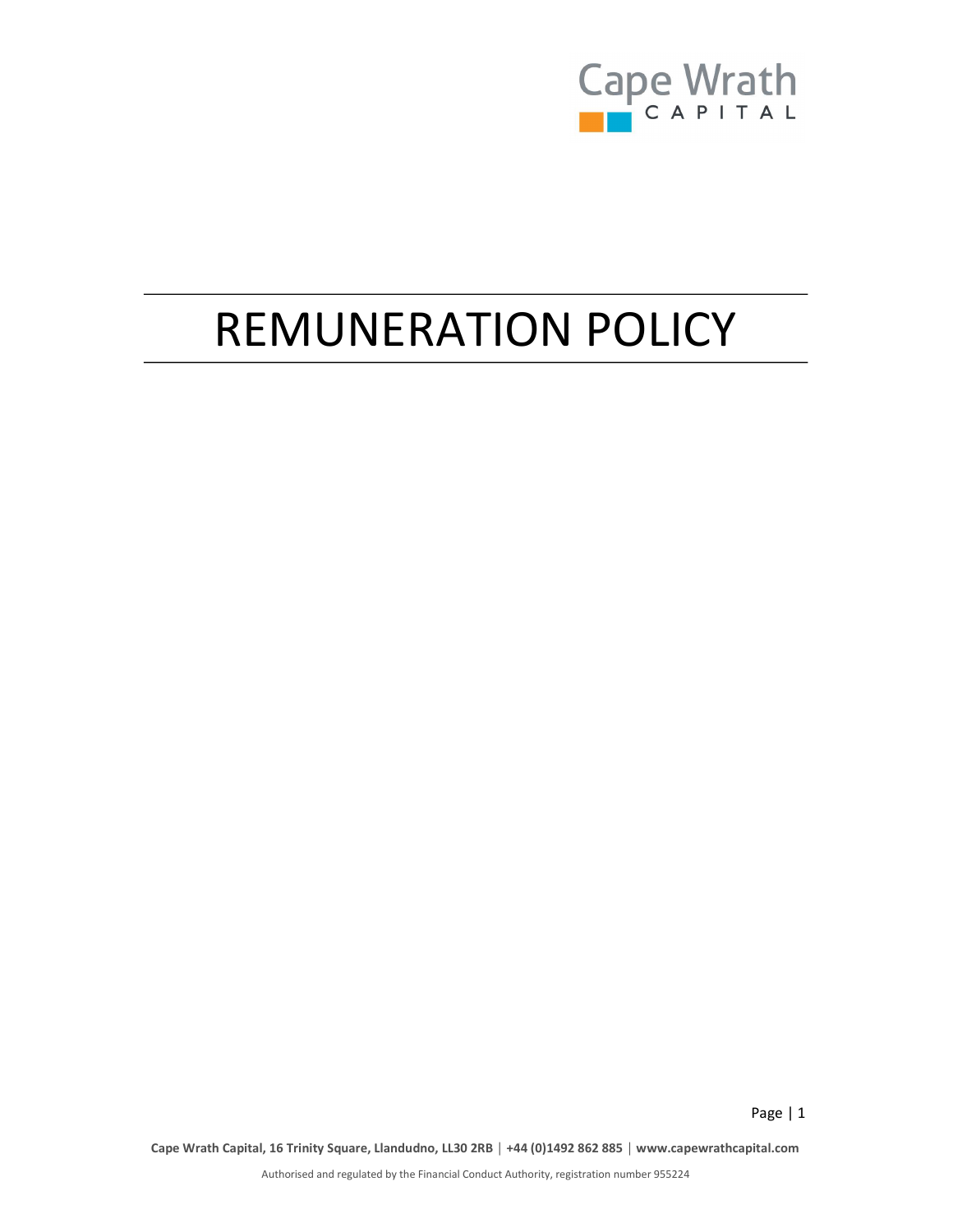

Page | 2

#### Contents